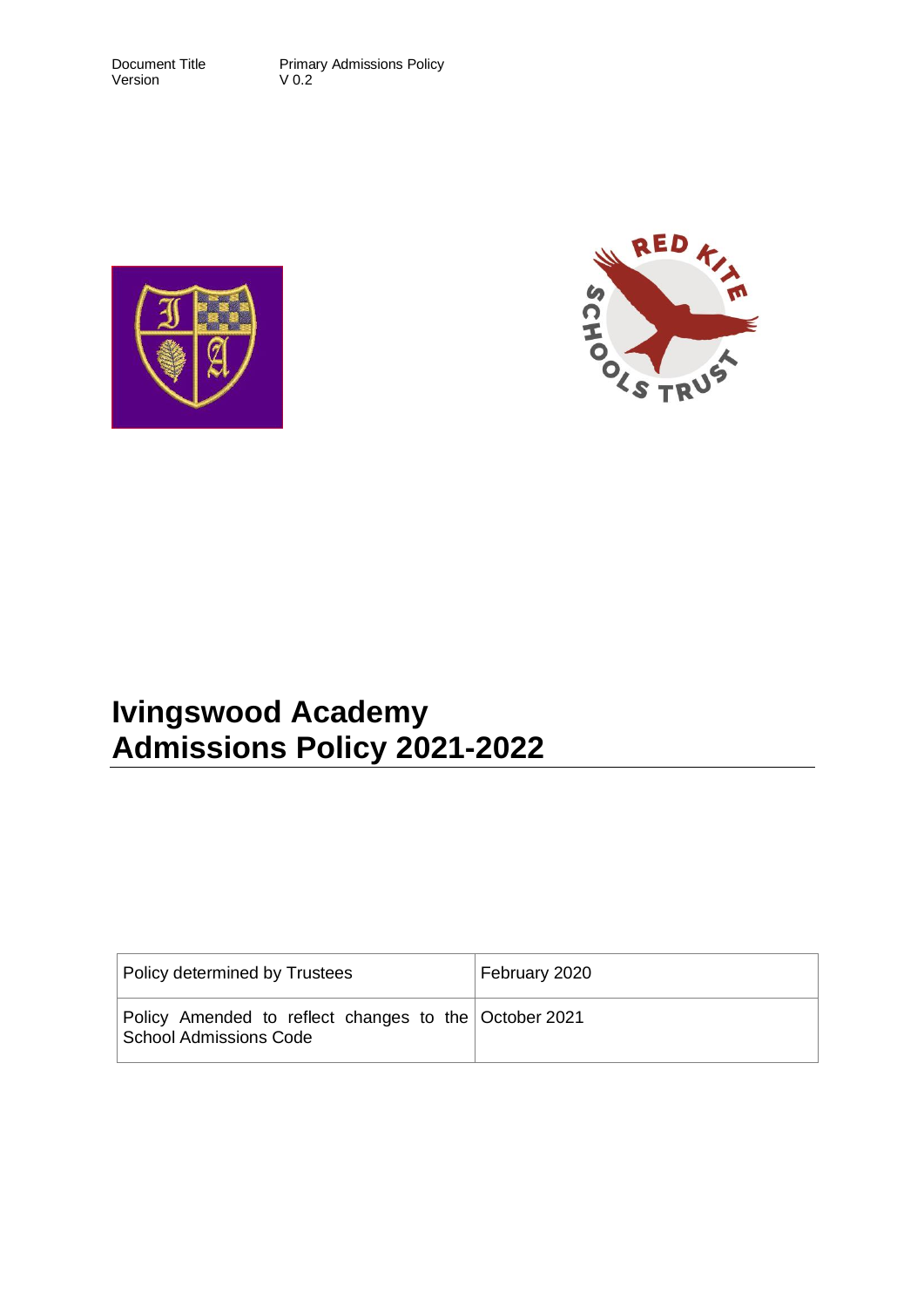

# **Admissions Policy for Ivingswood Academy September 2021-August 2022**

Ivingswood Academy is a member of Red Kite Schools Trust (RKST). RKST is the admission authority for each school within the Trust. Trustees have made every effort to ensure that this admissions policy complies with the Schools Admissions Code 2014 and all relevant legislation, including that on infant class sizes and equal opportunities.

This policy sets out the admission arrangements for:

## **1. Reception (Foundation Stage) entry in September 2021**

and for

### **2. In-year admissions**

In all cases, the oversubscription criteria described in this policy will be applied.

## **1. Admission to Reception Year in September 2021**

At our school, pupils are normally admitted at the beginning of the school year ( $1<sup>st</sup>$  September – 31<sup>st</sup> August) in which they reach their fifth birthday. Parents whose children were born between 1<sup>st</sup> September 2016 and 31<sup>st</sup> August 2017 may apply for them to be admitted to the Reception Year in September 2021. There are 30 places available. Our policy is not to offer admission in September 2021 to children who were born on or after 1<sup>st</sup> September 2017. Children who attend our nursery do not automatically qualify for a place in Reception and parents of these children must also apply for a place as outlined below.

Parents of children younger than five may request that their child is not admitted until later in the school year 2021/22 (no later than the term after the child's fifth birthday, when s/he reaches compulsory school age). The school will hold any deferred place for the child, although, in the majority of cases, we find that children benefit from starting at the beginning of the school year, rather than part way through it. For children whose fifth birthday falls between  $1<sup>st</sup>$  April 2022 and 31<sup>st</sup> August 2022 parents cannot defer entry until September 2022 because that would mean admission to a different school year. If the child has not been admitted to the Reception Year in the school year 2021/2022, a separate application should be made in the second half of the summer term 2022 for a Year 1 place in September 2022. Often, the Year 1 group will have no available places as it will have 30 children transferring from the 2021/2022 Reception Year.

Until the child reaches compulsory school age, parents may also request that s/he attends parttime. In such cases, detailed arrangements should be discussed with the head teacher.

Parents wishing to apply for the Reception Year in September 2021 must complete the common application form provided by their home local authority (the home LA). The home LA is the LA in whose area the parents live at the time of the application. The form must be returned to that LA no later than 15 January 2021. Applications received after this date will normally only be considered after all those received on or before the cut-off date. Offers and refusals of places will be posted by the home LA on 16 April 2021.

## **2. "In-Year" Admissions**

Admission to the school during the school year depends on whether or not there are places available. All year groups have 30 places. Applications must be made directly to the school on a form available from the school.

Admissions outside the normal age group will be dealt with as indicated below.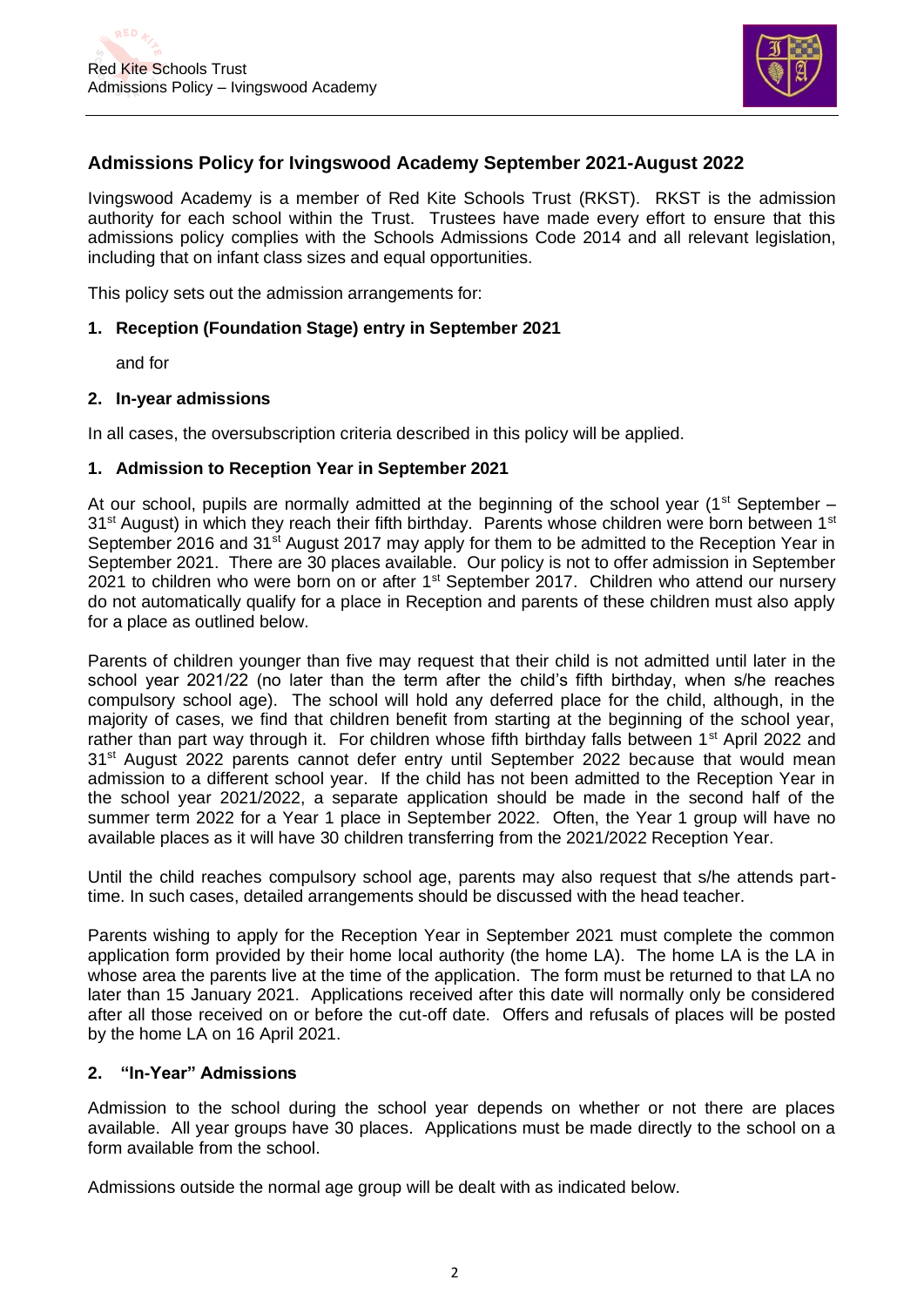

If there is a vacancy, and there is no child on the relevant waiting list with a higher priority (according to the over-subscription criteria below), a place will be offered.

In-year admissions, or admissions at the beginning of school years other than Reception, will only be considered by the Governing Body up to half a term in advance of the desired date for entry. For example, for entry in January, the application will not be considered until after the October half term break. Parents will be notified within 10 working days of the receipt of application whether their child can be offered a school place.

If parents are moving house, the school will ask for evidence of the move, before considering any application for a place. Documentary evidence in the form of a solicitor's letter to confirm exchange of contracts, a rental agreement for at least a period of six months will be required (Armed Forces personnel are exempt). If you are returning from elsewhere, to live in a home that you own, we will require evidence to show that you have returned. We will also ask for evidence that any previous house owned has been sold or is being sold. We will not accept an address where the one given is that of a second home with the main home being elsewhere.

If there are two or more homes, we will check which is the main home, and may refuse to base an allocation of a place on an address which might be considered only temporary. Nor will we accept an address where the child was resident other than with a parent or carer unless this was part of a fostering or formal care arrangement. We will not normally accept an address where only part of a family had moved, unless connected with a divorce or permanent separation arrangement, in which case we would require proof.

## **Oversubscription criteria for all types of admissions**

Children with an Education, Health and Care Plan naming Ivingswood Academy will always be offered places. If there is then greater demand for admission than there are places available, the following criteria will be applied in the order set out below:

- i Looked-after children, or previously looked-after children who ceased to be so because, immediately after being looked after they were adopted or became subject to a residence order or special guardianship order (See Note 1) and children who appear to have been in state care outside of England and ceased to be in state care as a result of being adopted. (See Note 2)
- ii Children who have exceptional medical or social needs that make it essential that they attend Ivingswood Academy rather than any other. These needs must be fully supported by written evidence from the appropriate professional person involved with the family. (See Note 3)
- iii Children with a normal home address (See Note 4) in our catchment area (see Appendix 1 for map) and with a sibling (see Note 5) on the roll of the school at the time of application or whose parent has accepted an offer of a place at the school and who is expected still to be in attendance at the time of entry to the school.
- iv Children with a normal home address in our catchment area (see Appendix 1)
- v Children of staff where either:
	- a. The member of staff has been employed at the school for two or more years at the time at which the application for admission to the schools is made, *and/or*
	- b. The member of staff is recruited to fill a vacant post for which there is a demonstrable skill shortage. (See Note 6)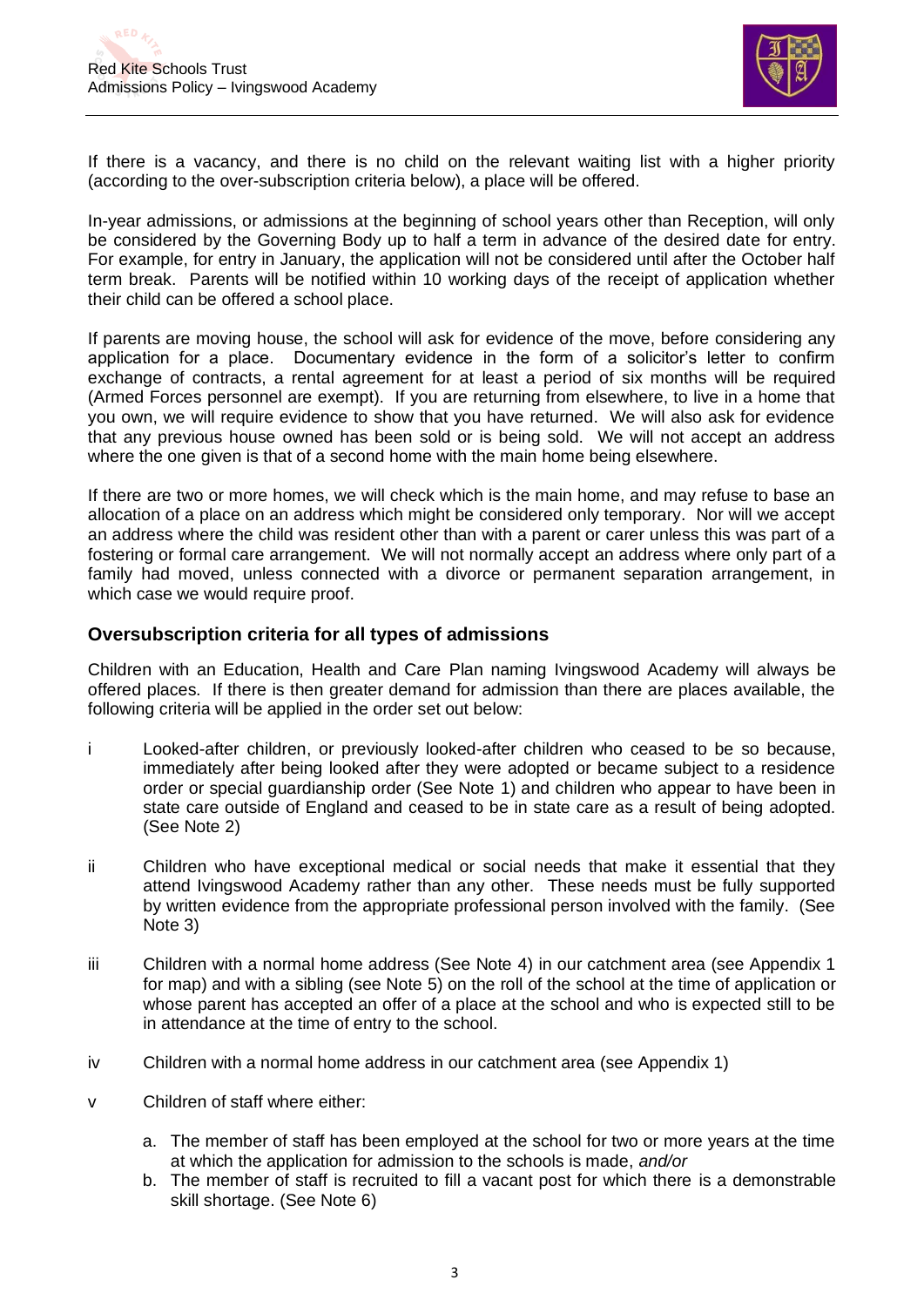

- vi Children with a normal home address outside our catchment area and with a sibling on the roll of the school at the time of application or whose parent has accepted an offer of a place at the school and who is expected still to be in attendance at the time of entry to the school.
- vii Other children

Proximity of the child's home, as measured by the straight line distance (see Note 7) between the home and the school with those living nearer being accorded the higher priority, will serve to differentiate between children in criteria i to vii should the need arise. In the event that two distance measurements are identical, the school will use random allocation to decide which child should be offered the place. The process will be conducted in the presence of a person independent of the school

## **Admission outside normal age group**

Requests from parents for places outside a normal age group will be considered carefully, e.g. for children who have missed education due to ill health. Each case will be considered on its own merits and circumstances. However, such admissions will not normally be agreed without a consensus that to do so would be in the pupil's interests. The academy will ask relevant professionals for their opinion on the case. Those refused places outside the normal age group will be informed of their statutory right to appeal.

# **Waiting lists**

The school maintains waiting lists for those children who are not offered a place, and whose parents ask for the child's name to be added to the waiting list. The order of priority on the waiting list is the same as the list of criteria for over-subscription, and does not depend on the date on which an application is received. No account is taken of length of time on a waiting list. The school periodically seeks confirmation that parents wish a child to be kept on the waiting list.

# **Multiple births**

In cases where there is one remaining place and the next child on the list is one of a twin, triplet, or other multiple birth group, we will admit both twins (and all the siblings in the case of other multiple births) and whilst that child is in the class they will be an excepted pupil under the Schools Admissions (Infant Class Sizes) (England) Regulations 2012 which permit Key Stage 1 class sizes to exceed 30 following the admission of a twin for as long as necessary until a child leaves the class at which point the class size will remain at the lower figure.

# **Fair access**

The school participates in Buckinghamshire LA's Fair Access Protocol. This covers, for example, children who have moved into our area after the normal admission round, or who need to move school as a result of severe bullying or social issues. Children qualifying under the Fair Access Protocol may be offered a place even if there are no places available in the relevant year group and also take priority for admission over any child on the waiting list.

# **Appeals**

There are established arrangements for appeals against non-admission. Details are available from the school, including the date by which an appeal should be submitted. It should be noted that, in the event of an unsuccessful appeal against non-admission to the school, the school does not consider any further application in the same school year ( $1<sup>st</sup>$  September – 31<sup>st</sup> August), unless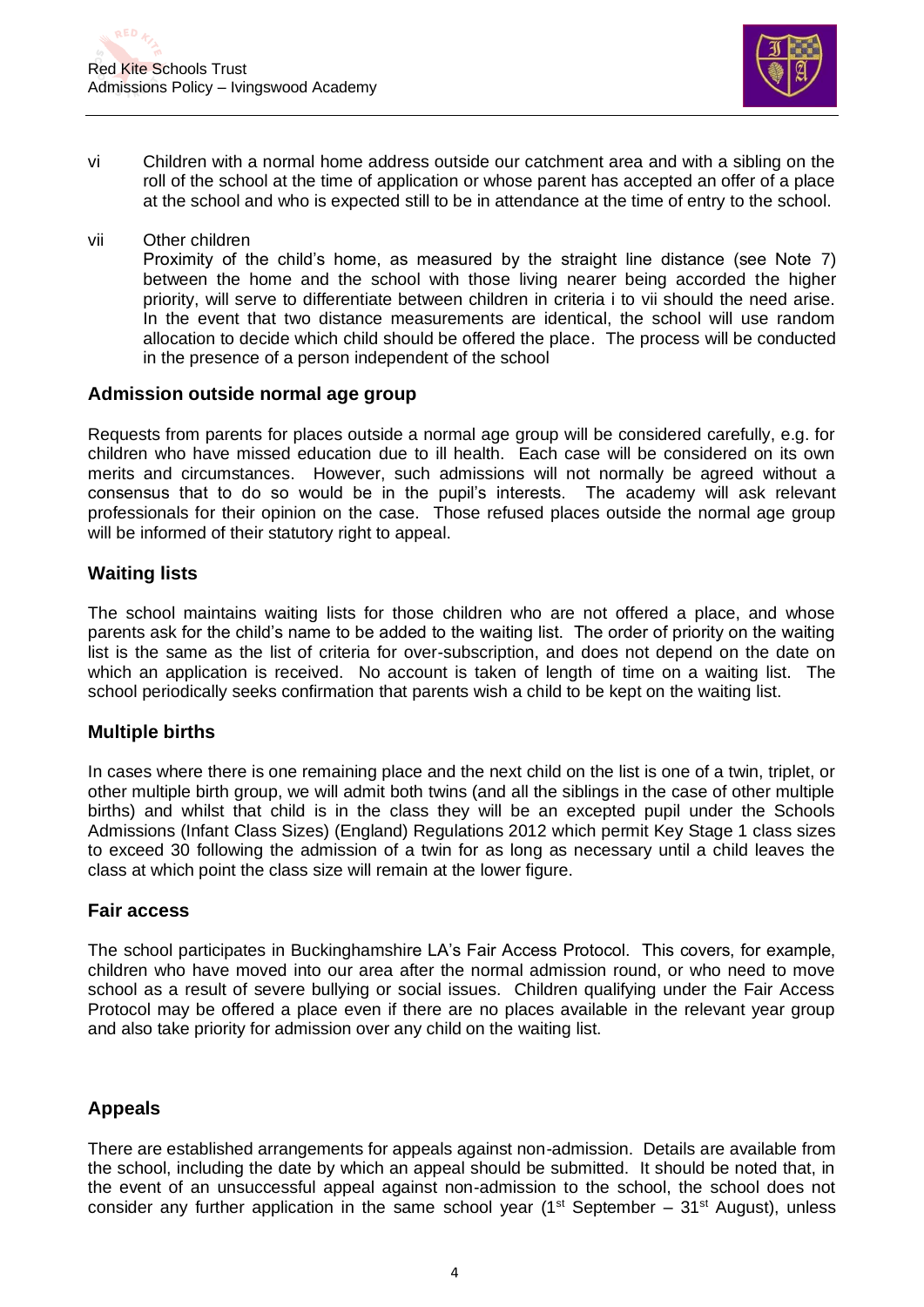

there has been a material change in circumstances, for example a change of address which results in a move from outside the catchment area to inside it.

Parents who wish their children to attend the school are most welcome to visit. Arrangements can be made through the School Office.

#### **Further Information**

Further information can be obtained from the school's School Office or the Admissions & Transport Team at Buckinghamshire Council:

Ivingswood Academy **Greenway** Chesham **Bucks** HP5 2BY

Telephone: 01494 783070 Email: office@ivingswoodacademy.org

Buckinghamshire Council Walton Street Aylesbury HP20 1UA Telephone: 01296 395000 Website: [https://www.buckinghamshire.gov.uk/schools-and-learning/schools-index/school](https://www.buckinghamshire.gov.uk/schools-and-learning/schools-index/school-admissions/apply-for-a-primary-school-place/)[admissions/apply-for-a-primary-school-place/](https://www.buckinghamshire.gov.uk/schools-and-learning/schools-index/school-admissions/apply-for-a-primary-school-place/) – Admission form and other services available.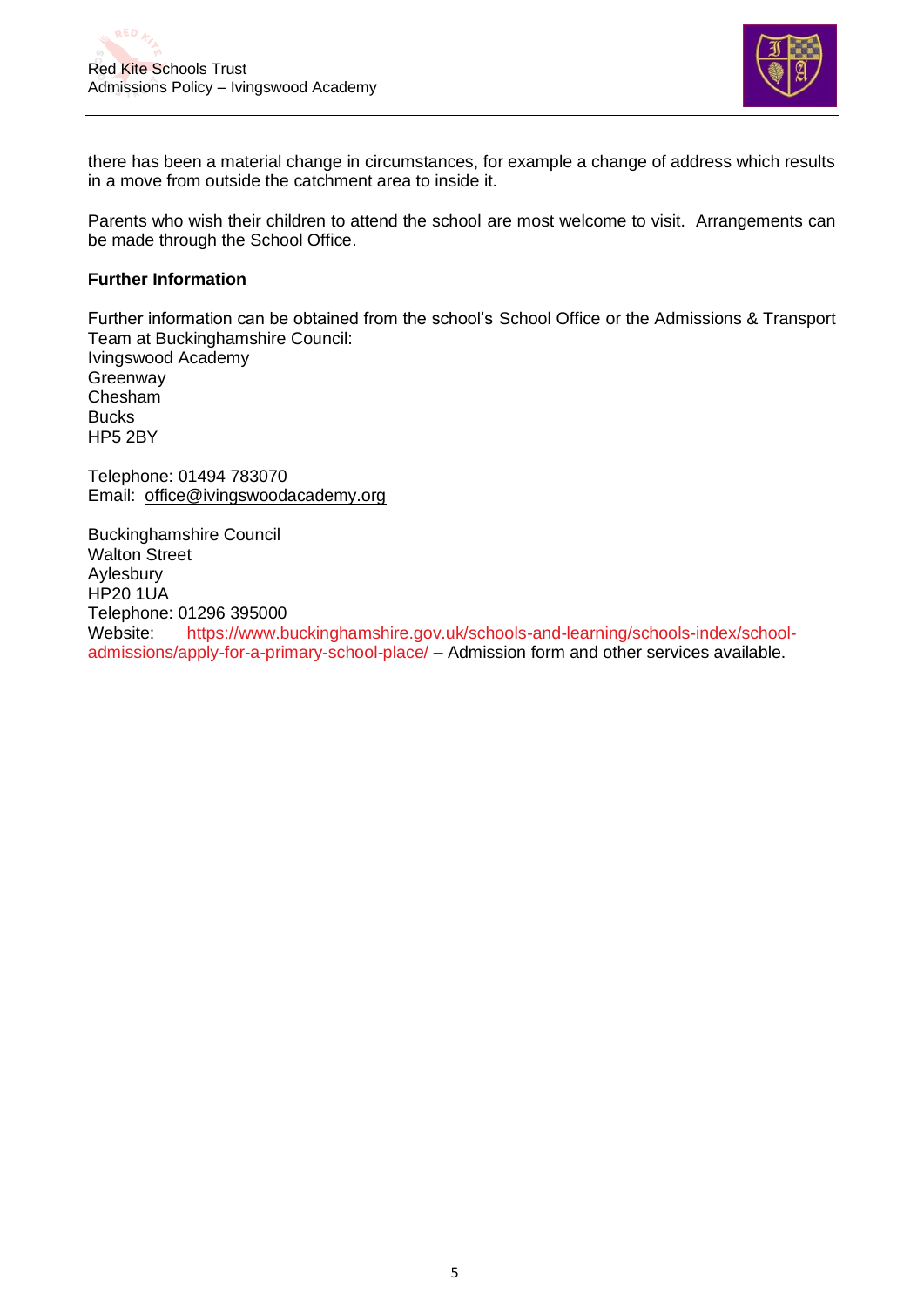

### **Notes**

**Note 1** For admissions purposes a 'looked after child' is a child who is in the care of a local authority in England, or is being provided with accommodation by a local authority in England in the exercise of their social services functions (see the definition in Section 22 (1) of the Children Act 1989). This covers accommodated children and those who are in care under a Care Order/interim order. This can include: living with family or friends, in foster care, a children's home, residential school, special school or in supported lodgings.

This rule includes children who were previously looked after and immediately after being looked after became the subject of an adoption, child arrangement order or special guardianship order as set out below.

Child arrangements order: is an order setting the arrangements to be made as to the person with whom the child is to live under the Children and Families Act 2014

Special guardianship order: is an order appointing one or more individuals to be a child's special guardian (or special guardians) under Section 14A of the Children Act 1989

Applications under this criterion must be accompanied by evidence to show that the child is looked after or was previously looked after (eg a copy of the adoption, residence or special guardianship order).

**Note 2** A child is regarded as having been in state care in a place outside of England if they were accommodated by a public authority, a religious organisation or any other provider of care whose sole purpose is to benefit society.

**Note 3** When applying under criterion iii (exceptional medical or social needs), you must include supporting evidence from an independent professional person who is aware of the situation and supports your reasons for preferring Ivingswood Academy. This supporting evidence must clearly demonstrate why the school is the most suitable and must illustrate the difficulties that would be caused if your child had to attend another school.

The person supplying the evidence should be a doctor, heath visitor, social worker, etc. who is aware of your child's case. The school reserves the right to ask for further evidence or clarification where necessary and may seek the advice of appropriate educational professionals where necessary.

**Note 4** By normal home address, we mean the child's home address. This must be where the parent or legal carer and the child live together unless it is proved that the child is resident elsewhere with someone else who has legal care and control of the child. The address should be a residential property which can be permanently occupied 52 weeks of the year without any restrictions on occupation and not subjected to any planning or contractual restrictions on the duration of occupancy and is your child's only or main residence that is owned, leased or rented by the child's parent/s or person with legal care and control of the child.

To avoid doubt, where a child lives with parents with shared responsibility, each for part of a week or month, the address where the child lives will be determined having regard to a joint declaration from the parents stating the exact pattern of residence. If the residence is not split equally, then the relevant address used will be that at which we are satisfied that the child spends the majority of the school week. Where there is an equal split or there is any doubt about residence, we will make the judgment about which address to use for the purpose of determining whether or not to offer a place. We will take into account, for example, the following: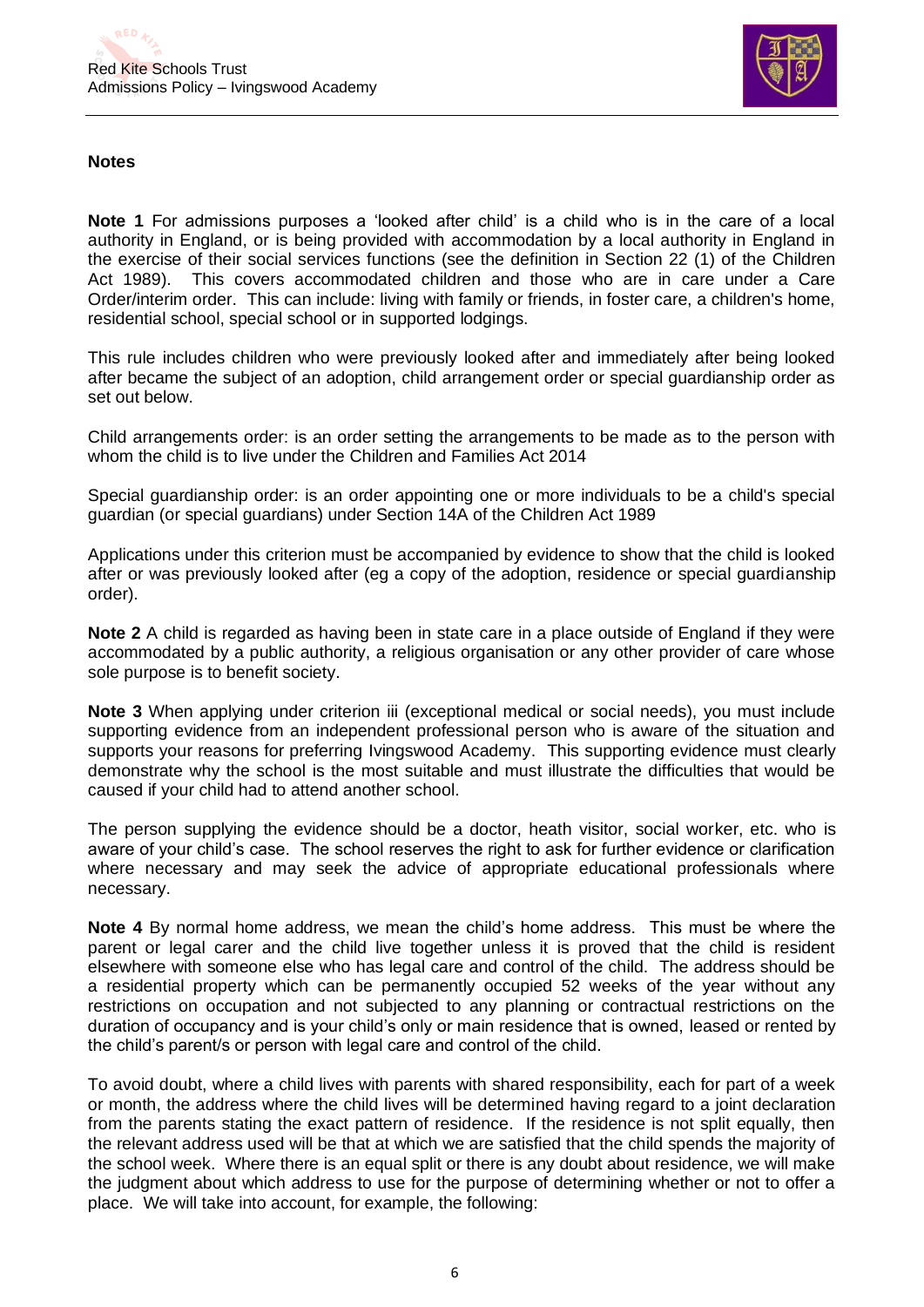

- any legal documentation confirming residence
- the pattern of the residence
- the period of time over which the current arrangement has been in place
- confirmation from any previous school of the contact details and home address supplied to it by the parents
- where the child is registered with his/her GP
- any other evidence the parents may supply to verify the position.

We may ask for evidence of the normal home address in the form of a recent bill. This could be, for example, the most recent Council Tax bill, utility bill no more than three months old, a current TV licence, buildings and contents insurance, mortgage statement or rent book which shows the address concerned. Parents who are unable to provide this evidence should contact the school to discuss what evidence might be acceptable. If it becomes clear or if there is any doubt that the parents and child are not living at the address given on the application form, the school may seek further evidence.

The school works closely with the LA to ensure that places are not obtained at the school on the basis of false addresses, and, in cases of doubt, will take steps to verify the information provided. If a place at the school is offered, and it later becomes clear that the offer was made on fraudulent or misleading information (e.g. a false claim to living in the catchment area), and the school has denied a place to a child with a stronger claim, the school will withdraw the offer of a place. The offer can also be withdrawn even after the child has started at the school.

We regard a child's home address to be where he or she sleeps for the majority of the school week (Monday to Friday). We may ask to see official documentation, such as a child benefit book or medical card if there are reasons why a child does not live at his or her parent's address. For example, if he or she is resident with a grandparent, this needs to be made clear on the application form. If such arrangements are not declared or a relative's address is used on the application, we may consider that a false declaration has been made, and withdraw the offer of a place. Childcare arrangements are not sufficient reason for listing another address.

If parents move house after the application has been made, but before any offer of a place has been made, the home LA must be informed.

If parents are moving, we will ask for evidence of the move, before considering any application for a place under the co-ordinated scheme.

We would not accept an address where the one given is that of a second home with the main home being elsewhere. If there are two or more homes, we will check which is the main home, and may refuse to base an allocation of a place on an address which might be considered only temporary. Nor would we accept an address where the child was resident other than with a parent or carer unless this was part of a fostering or formal care arrangement. We would not normally accept an address where only part of a family had moved, unless connected with a divorce or permanent separation arrangement, in which case we would require proof.

**Note 5** A sibling is a brother or sister. For admission purposes we mean one of two or more individuals who have one or more parent in common, or any other child (including an adopted or fostered child) who lives at the same address and for whom the parent also has parental responsibility or, (in the case of a fostered child) delegated authority.

We will only consider a pupil in a primary school as a 'sibling' if he or she is attending, in the specified year groups, the school or a linked primary school at the time the allocations are made or, for in-year admissions the time of admission), or has been formally offered a place at the school in the operation of the Coordinated Primary Admissions Scheme. In all cases they are expected to still be at the school at the time of proposed admission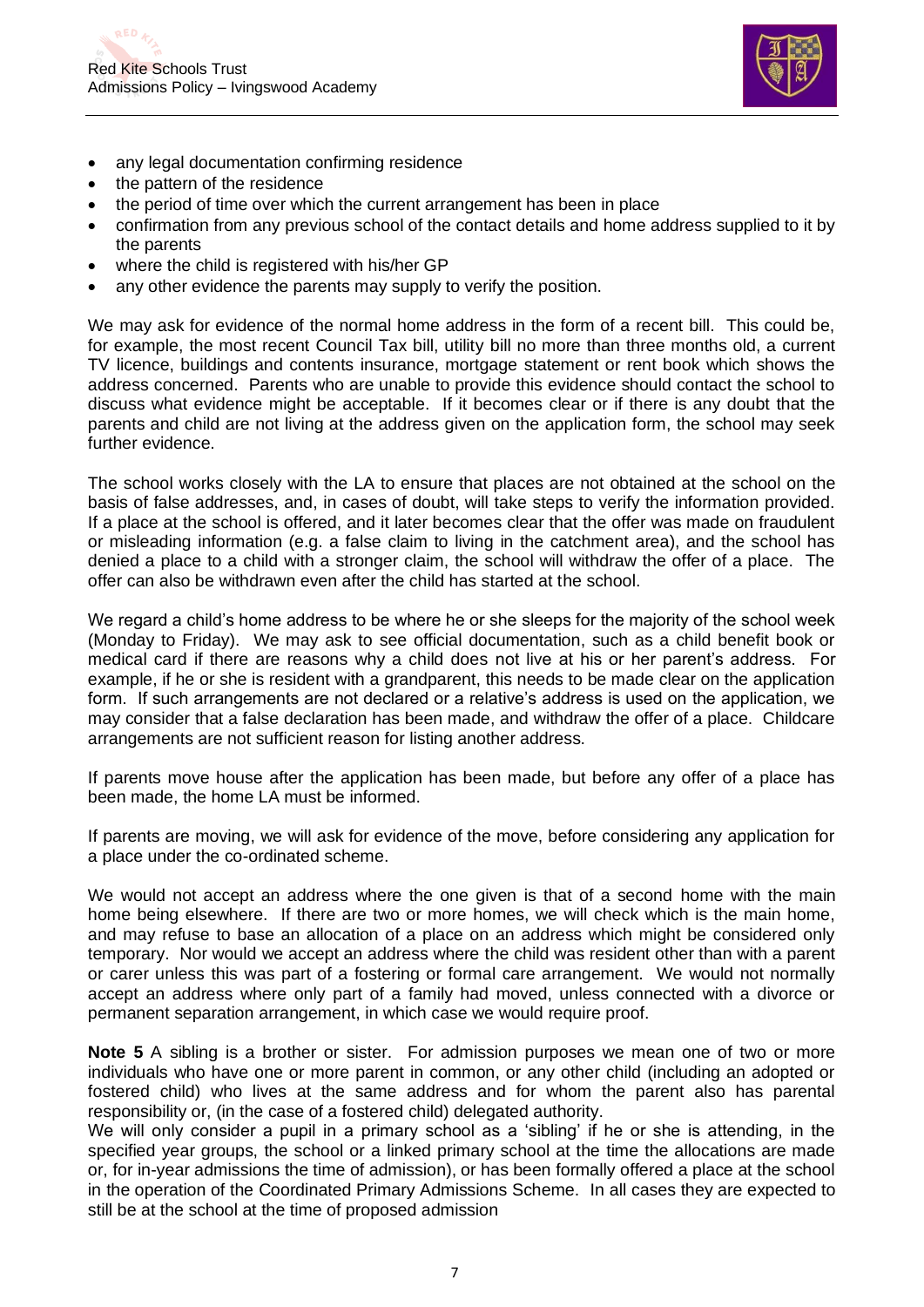

**Note 6** 'School staff' includes

- i. teaching staff on a permanent or fixed term contract exceeding 11 months in duration, and
- ii. all other staff on permanent or fixed term contracts exceeding 11 months in duration for posts of in excess of 15 hours per week.

'Demonstrable skill shortage' is a post which the school has had difficulty in filling. An example might be where the school has taken part in a recruitment drive to fill the post either across the country or worldwide and/or where the post was not filled at the first attempt.

**Note 7** The 'straight line distance' used to determine proximity of the home to the school will be measured by Buckinghamshire LA's Geographical Information System as described on the Buckinghamshire LA website. (Please see Appendix 1).